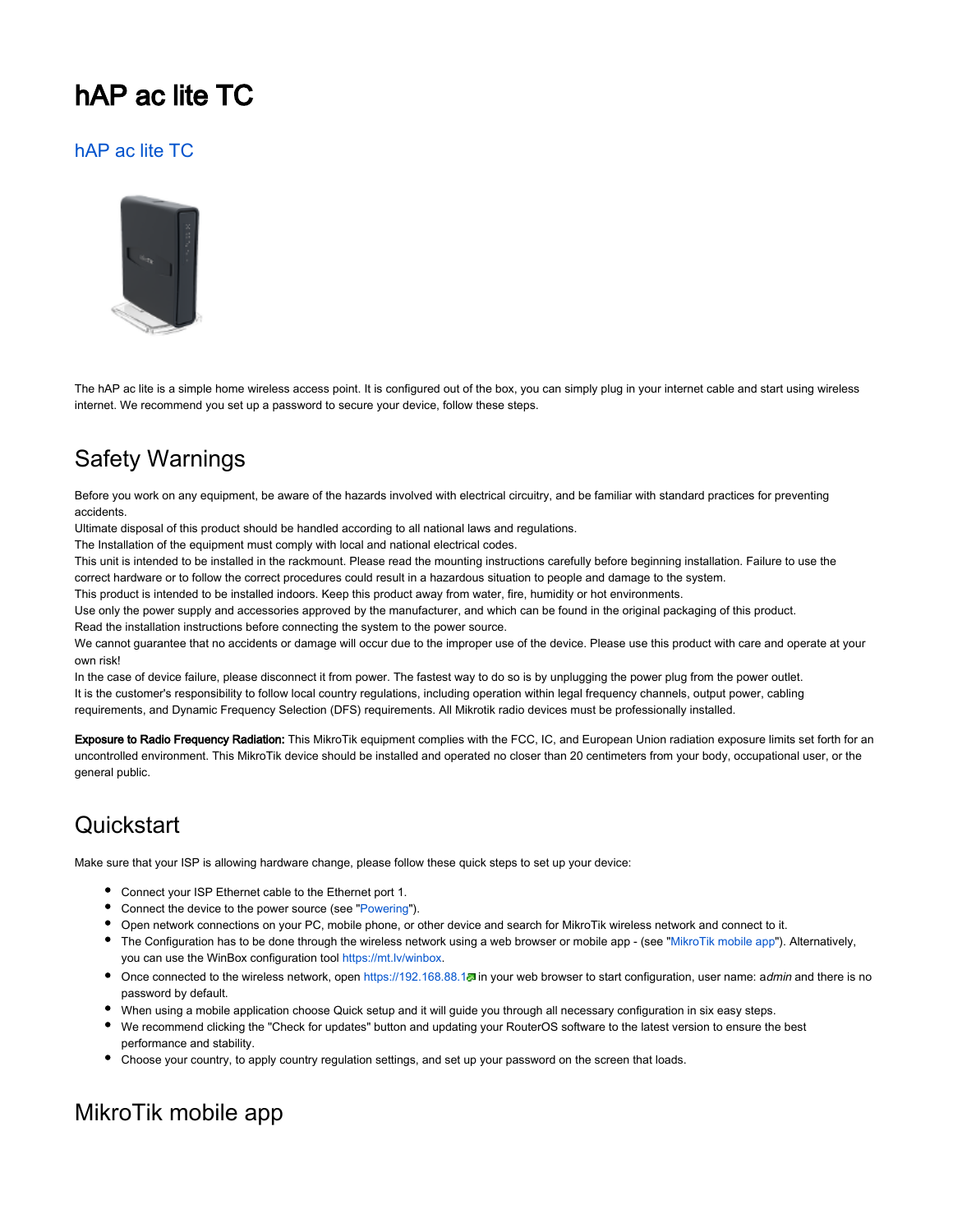Use the MikroTik smartphone app to configure your router in the field, or to apply the most basic initial settings for your MikroTik home access point.



- 1. Scan QR code and choose your preferred OS.
- 2. Install and open application.
- 3. By default, the IP address and user name will be already entered.
- 4. Click Connect to establish a connection to your device through a wireless network.
- 5. Choose Quick setup and application will guide you through all basic configuration settings in a couple of easy steps.
- 6. An advanced menu is available to fully configure all necessary settings.

#### <span id="page-1-0"></span>Powering

The device accepts power from the power jack or from the first Ethernet port (Passive PoE):

- Direct-input power jack (5.5 mm outside and 2 mm inside, female, pin positive plug) accepts 10-30 V DC.
- First Ethernet port accepts passive Power over Ethernet accepts 12-30 V DC.

The power consumption under maximum load can reach 5 W.

The Ether5 port supports PoE output for powering other RouterBOARD devices. The port has an auto-detection feature, so you can connect Laptops and other non-PoE devices without damaging them. The PoE on Ether5 outputs approximately 2 V below input voltage and supports up to 0.58A (So provided 24 V PSU will provide 22V/0.58 A output to the Ether5 PoE port).

### **Configuration**

Once logged in, we recommend clicking the "Check for updates" button in the QuickSet menu, as updating your RouterOS software to the latest version ensures the best performance and stability. For wireless models, please make sure you have selected the country where the device will be used, to conform with local regulations.

RouterOS includes many configuration options in addition to what is described in this document. We suggest starting here to get yourself accustomed to the possibilities: [https://mt.lv/help.](https://mt.lv/help) In case IP connection is not available, the Winbox tool [\(https://mt.lv/winbox](https://mt.lv/winbox)) can be used to connect to the MAC address of the device from the LAN side (all access is blocked from the Internet port by default).

For recovery purposes, it is possible to boot the device for reinstallation, see section [Buttons and Jumpers](#page-1-1).

#### Mounting

The device is designed to be used indoors and placed on a flat surface with all needed cables connecting to the front of the unit.

Alternatively, the unit can be mounted on the wall, mounting points are located on the bottom side of the device, screws are not included in the package.

Screws with size 4x25 mm fit nicely, depending on your wall structure you can use dowels 6x30 mm and 6 mm drill bit if needed.

When mounting on the wall, please ensure that cable feed is pointing downwards.

We recommend using Cat6 shielded cables.

Warning! This equipment should be installed and operated with a minimum distance of 20 cm between the device and your body. Operation of this equipment in the residential environment could cause radio interference.

#### Extension Slots and Ports

- Five individual 10/100 Ethernet ports, supporting automatic cross/straight cable correction (Auto MDI/X), so you can use either straight or crossover cables for connecting to other network devices.
- Integrated Wireless 2.4 GHz and 5 GHz 802.11 a/b/g/n/ac, simultaneous dual-band radio with onboard PIF antennas, max gain 1.5 dBi.

#### <span id="page-1-1"></span>Buttons and Jumpers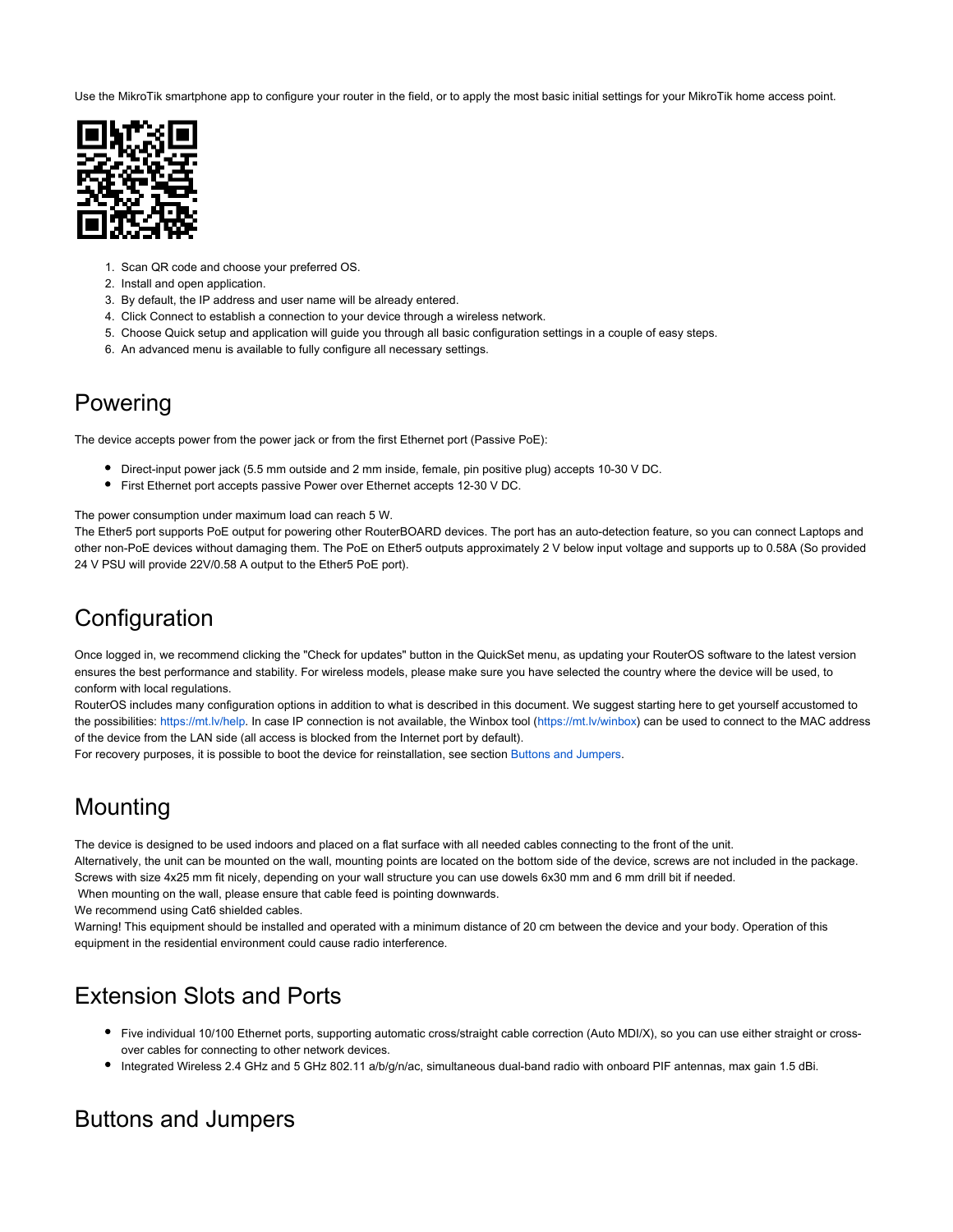The reset button has the following functions:

- Hold this button during boot time until LED light starts flashing, release the button to reset RouterOS configuration (total 5 seconds).
- Keep holding for 5 more seconds, LED turns solid, release now to turn on CAP mode. The device will now look for a CAPsMAN server (total 10 seconds).
- Or Keep holding the button for 5 more seconds until LED turns off, then release it to make the RouterBOARD look for Netinstall servers (total 15 seconds).

Regardless of the above option used, the system will load the backup RouterBOOT loader if the button is pressed before power is applied to the device. Useful for RouterBOOT debugging and recovery.

#### Accessories

Package includes the following accessories that come with the device:

● EU Switching Power Supply 24 V.

#### **Specifications**

For more information about this product, specifications, pictures, downloads and test results please visit our web page: [https://mikrotik.com/product](https://mikrotik.com/product/RB952Ui-5ac2nD) [/RB952Ui-5ac2nD](https://mikrotik.com/product/RB952Ui-5ac2nD)

#### Operating system support

The device supports RouterOS software version 6. The specific factory-installed version number is indicated in the RouterOS menu /system resource. Other operating systems have not been tested.

#### **Notice**

- The Frequency band 5.470-5.725 GHz isn't allowed for commercial use.
- In case WLAN devices work with different ranges than the above regulations, then a customized firmware version from the manufacturer/supplier is required to be applied to the end-user equipment and also prevent the end-user from reconfiguration.
- For Outdoor Usage: End-user requires approval/license from the NTRA.
- Datasheet for any device is available on the official manufacturer website.
- Products with the letters "EG" at the end of their serial number have their wireless frequency range limited to 2.400 2.4835 GHz, the TX power is limited to 20dBm (EIRP).
- Products with the letters "EG" at the end of their serial number have their wireless frequency range limited to 5.150 5.250 GHz, the TX power is limited to 23dBm (EIRP).
- Products with the letters "EG" at the end of their serial number have their wireless frequency range limited to 5.250 5.350 GHz, the TX power is limited to 20dBm (EIRP).

<sup>1</sup> Please make sure the device has a lock package (firmware version from the manufacturer) which is required to be applied to the end-user equipment to prevent the end-user from reconfiguration. The product will be marked with country code "-EG". This device needs to be upgraded to the latest version to ensure compliance with local authority regulations! It is the end users responsibility to follow local country regulations, including operation within legal frequency channels, output power, cabling requirements, and Dynamic Frequency Selection (DFS) requirements. All MikroTik radio devices must be professionally installed.

To avoid pollution of the environment, please separate the device from household waste and dispose of it in a safe manner, such as in Λ designated waste disposal sites. Familiarize yourself with the procedures for the proper transportation of the equipment to the designated disposal sites in your area.

#### Federal Communication Commission Interference Statement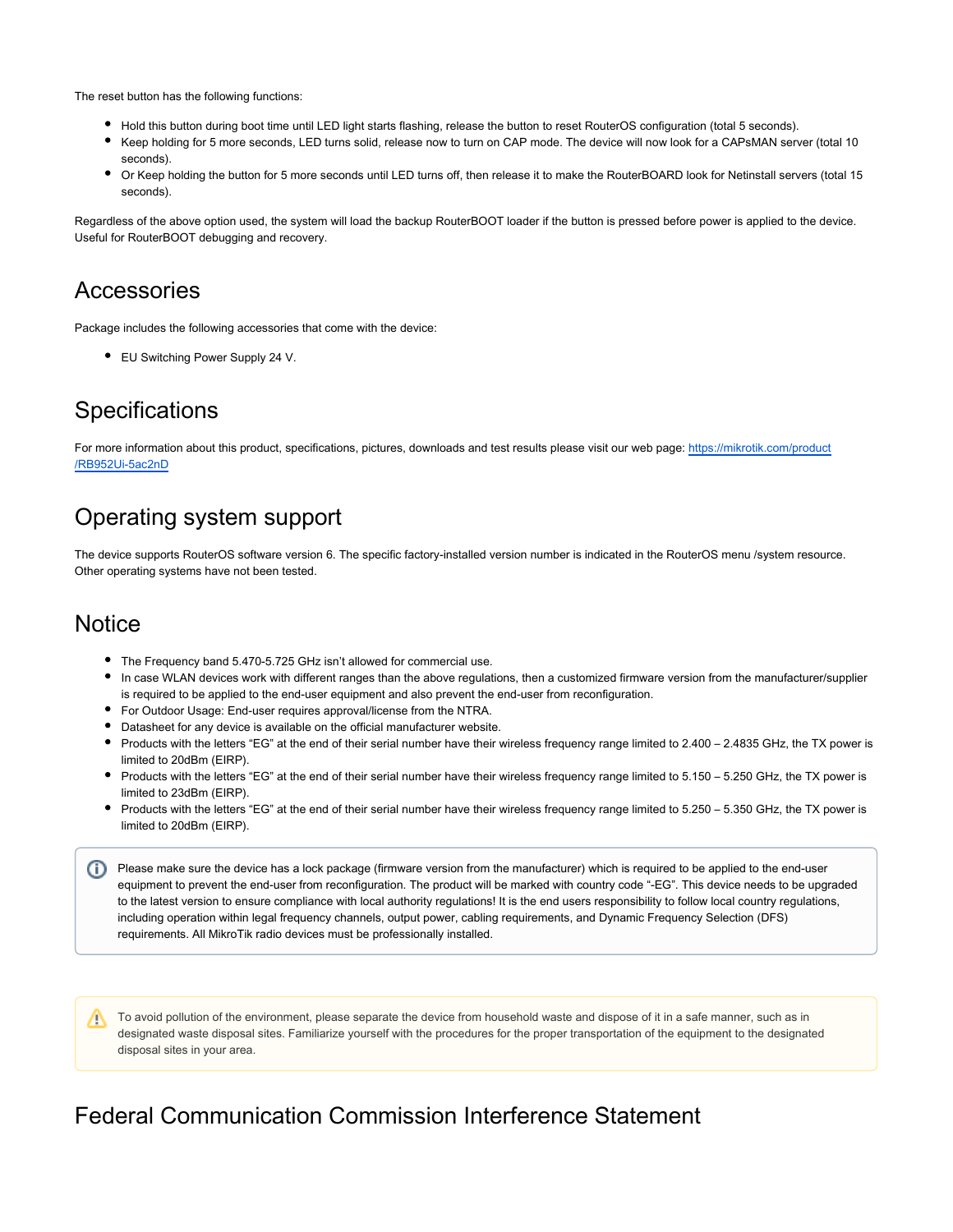#### FCC identifier: TV7RB952-5AC2ND

This equipment has been tested and found to comply with the limits for a Class B digital device, pursuant to Part 15 of the FCC Rules. These limits are designed to provide reasonable protection against harmful interference in a residential installation.

This equipment generates, uses and can radiate radio frequency energy and, if not installed and used in accordance with the instructions, may cause harmful interference to radio communications. However, there is no guarantee that interference will not occur in a particular installation. If this equipment does cause harmful interference to radio or television reception, which can be determined by turning the equipment off and on, the user is encouraged to try to correct the interference by one of the following measures:



- Reorient or relocate the receiving antenna.
- Increase the separation between the equipment and receiver.
- Connect the equipment into an outlet on a circuit different from that to which the receiver is connected.
- Consult the dealer or an experienced radio/TV technician for help.

FCC Caution: Any changes or modifications not expressly approved by the party responsible for compliance could void the user's authority to operate this equipment.

This device complies with Part 15 of the FCC Rules. Operation is subject to the following two conditions: (1) This device may not cause harmful interference, and (2) this device must accept any interference received, including interference that may cause undesired operation. This device and its antenna must not be co-located or operation in conjunction with any other antenna or transmitter.

IMPORTANT: Exposure to Radio Frequency Radiation. This equipment complies with the FCC RF radiation exposure limits set forth for an uncontrolled environment. This equipment should be installed and operated with a minimum distance of 20 cm between the radiator and any part of your body.

Antenna Installation. WARNING: It is the installer's responsibility to ensure that when using the authorized antennas in the United States (or where FCC rules apply); only those antennas certified with the product are used. The use of any antenna other than those certified with the product is expressly forbidden in accordance with FCC rules CFR47 part 15.204. The installer should configure the output power level of antennas, according to country regulations and per antenna type. Professional installation is required for equipment with connectors to ensure compliance with health and safety issues.

#### Innovation, Science and Economic Development Canada

#### IC: 7442A-9525AC

This device contains license-exempt transmitter(s)/receiver(s) that comply with Innovation, Science, and Economic Development Canada's license-exempt RSS(s). Operation is subject to the following two conditions:

- 1. This device may not cause interference;
- 2. This device must accept any interference, including interference that may cause undesired operation of the device.

L'émetteur/récepteur exempt de licence contenu dans le présent appareil est conforme aux CNR d'Innovation, Sciences et Développement économique Canada applicables aux appareils radio exempts de licence. L'exploitation est autorisée aux deux conditions suivantes:

- 1. L'appareil ne doit pas produire de brouillage;
- 2. L'appareil doit accepter tout brouillage radioélectrique subi, mźme si le brouillage est.

This Class B digital apparatus complies with Canadian ICES-003.

Cet appareil numérique de la classe [B] est conforme à la norme NMB-003 du Canada.

CAN ICES-003 (B) / NMB-003 (B)

The device for operation in the band 5150–5250 MHz is only for indoor use to reduce the potential for harmful interference to co-channel mobile satellite systems.

les dispositifs fonctionnant dans la bande de 5150 ą 5250 MHz sont réservés uniquement pour une utilisation ą l'intérieur afin de réduire les risques de brouillage préjudiciable aux systčmes de satellites mobiles utilisant les mźmes canaux.

#### IMPORTANT: Exposure to Radio Frequency Radiation.

This equipment complies with the IC radiation exposure limits set forth for an uncontrolled environment. This equipment should be installed and operated with a minimum distance of 20 cm between the radiator and any part of your body.

Cet equipement est conforme aux limites d'exposition au rayonnement IC definies pour un environnement non controle. Cet equipement doit etre installe et utilise a une distance minimale de 20 cm entre le radiateur et toute partie de votre corps.

### UKCA Marking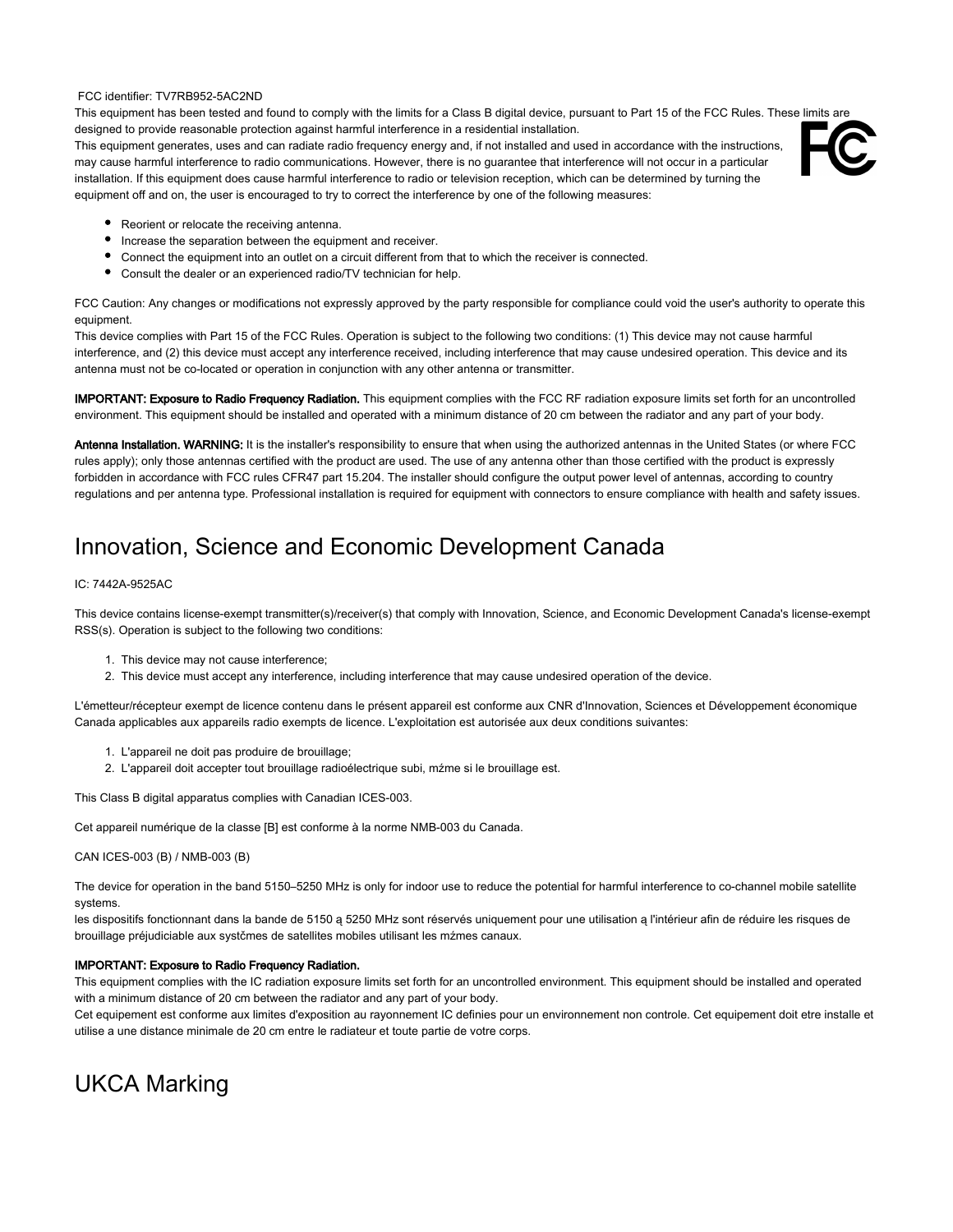# UK<br>CA

# Eurasian Conformity Mark

| Частотный каналы                                       | Мощность передатчика |
|--------------------------------------------------------|----------------------|
| 2400-2483.5 МГц, 5150-5350 МГц, 5650-5850 МГц   ≤10 Вт |                      |

\*Доступные частотные каналы могут различаться в зависимости от модели продукта и сертификации.

Информация о дате изготовления устройства указана в конце серийного номера на его наклейке через дробь. Первая цифра означает номер года (последняя цифра года), две последующие означают номер недели.

Изготовитель: Mikrotikls SIA, Aizkraukles iela 23, Riga, LV-1006, Латвия, [support@mikrotik.com.](mailto:support@mikrotik.com) Сделано в Китае, Латвии или Литве. Cм. на упаковке.

Для получения подробных сведений о гарантийном обслуживании обратитесь к продавцу. Информация об импортерах продукции MikroTik в Российскую Федерацию:<https://mikrotik.com/buy/europe/russia>

Продукты MikroTik, которые поставляются в Евразийский таможенный союз, оцениваются с учетом соответствующих требований и помечены знаком EAC, как показано ниже:

# FAL

#### Norma Oficial Mexicana

Rango de frecuencia (potencia de salida máxima): 2400-2483.5 MHz (30 dBm), 5725-5850 MHz (30 dBm). Los canales de frecuencia disponibles pueden variar según el modelo y la certificación del producto.

EFICIENCIA ENERGETICA CUMPLE CON LA NOM-029-ENER-2017.

La operacion de este equipo esta sujeta a las siguientes dos condiciones:

Es posible que este equipo o dispositivo no cause interferencia perjudicial y. Este equipo debe aceptar cualquier interferencia, incluyendo la que pueda causar su operacion no deseada.

Fabricante: Mikrotikls SIA, Brivibas gatve 214i, Riga, LV-1039, Latvia.

País De Origen: Letonia; Lituania; China (Republica Popular); Estados Unidos De America; Mexico.

Por favor contacte a su distribuidor local para preguntas regionales específicas. La lista de importadores se puede encontrar en nuestra página de inicio – <https://mikrotik.com/buy/latinamerica/mexico>.

# The National Commission for the State Regulation of Communications and Informatization by Ukraine

Виробник: Mikrotikls SIA, Brivibas gatve 214i Рига, Латвія, LV1039.

Робоча частота (Максимальна вихідна потужність): 2400-2483.5 МГц (20 дБм), 5150-5250 МГц (23 дБм), 5250-5350 МГц (20 дБм), 5470-5725 МГц (27 дБм).